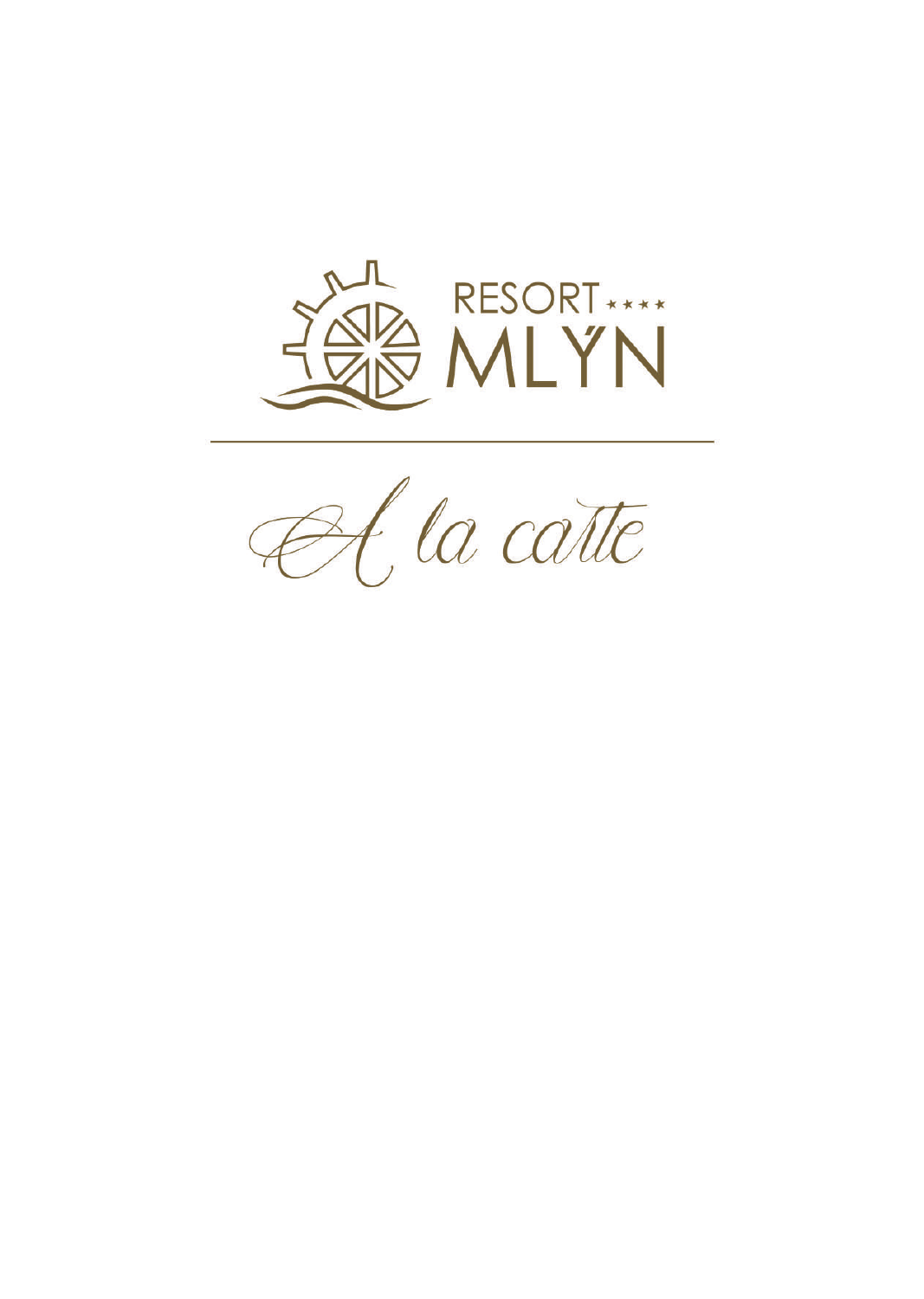

### DEGUSTAČNÍMENU

**AMUSE BOUCHE CINZANO**

**\***

**UZENÝ PSTRUH S MARINOVANOU OKURKOU,ŘEDKVIČKAMI, JOGURTEM A KOPREM SCAVIRAY BRUT,ITÁLIE/BOLZANO**

**\***

**KULAJDA S BRAMBORAMIA KRÉMOVÝM VEJCEM SYLVÁNSKÉ ZELENÉ,MORAVA/CHVALOVICE**

**\***

**TELECÍLÍČKO NA VÍNĚ S BRAMBOROVOU KAŠÍ,PASTINÁKEM V SENĚ A RESTOVANÝMIHNĚDÝMIŽAMPIONY MERLOT VIN DE PAYS,FRANCIE/LAGUEDOC-MOMMESIN**

**\***

**PRSO Z PERLIČKY VE SLANINĚ S KAŠTANOVÝM PYRÉ,DÝŇOVOU POLENTOU,NAKLÁDANOU DÝNÍA SLANINOVOU OMÁČKOU VELTLÍNSKÉ ZELENÉ,RAKOUSKO /W OLKESDORF**

> **ČOKOLÁDOVÝ FONDÁN S MARACUJOVOU OMÁČKOU A ČOKOOPLATKOU FINE RUBY PORTO,PORTUGALSKO**

**\***

**DEGUSTAČNÍMENU - 1499 KČ VINNÉ PÁROVÁNÍ- 699 KČ**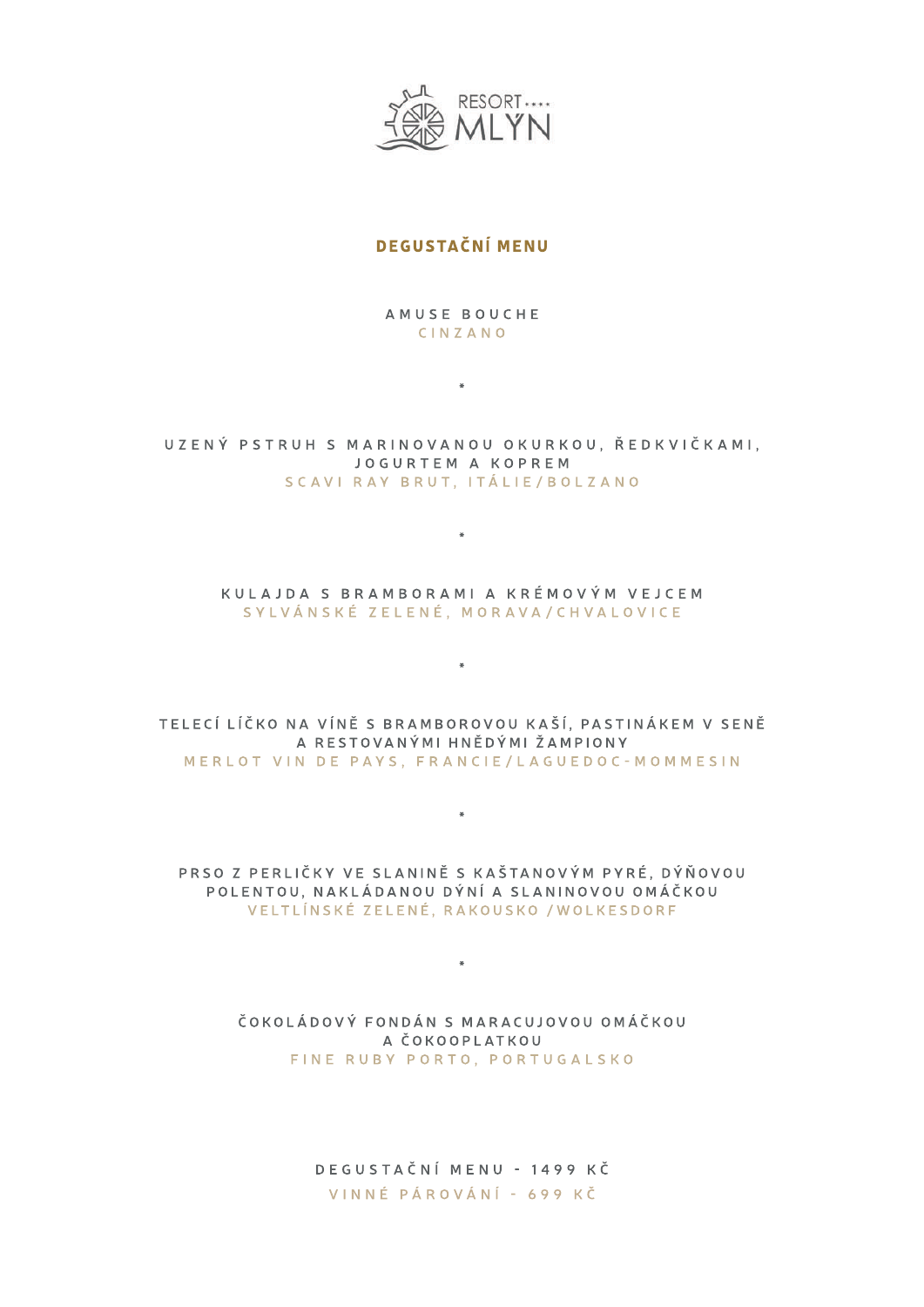

#### PŘEDKRMY

**HOVĚZÍTATARÁK S LANÝŽOVÝM OLEJEM,SUŠENÝM ŽLOUTKEM, SMAŽENÝMIKAPARY A TOPINKAMI 249,- (1,2,3,14)**

**TARTALETKA S KOZÍM SÝREM,CHERRY RAJČATY S TAPENÁDOU A CITRONOVOU OMÁČKOU 219,- (1,7,8)**

**UZENÝ PSTRUH S MARINOVANOU OKURKOU,ŘEDKVIČKAMI, JOGURTEM,KOPREM A SMETANOU 269,- (4,7,3)**

#### POLÉVKY

**KULAJDA S BRAMBORAMIA KRÉMOVÝM VEJCEM 89,- (1,3,7,)**

**HOVĚZÍVÝVAR S MASEM,ZELENINOU A NUDLEMI 79,- (1,3,9)**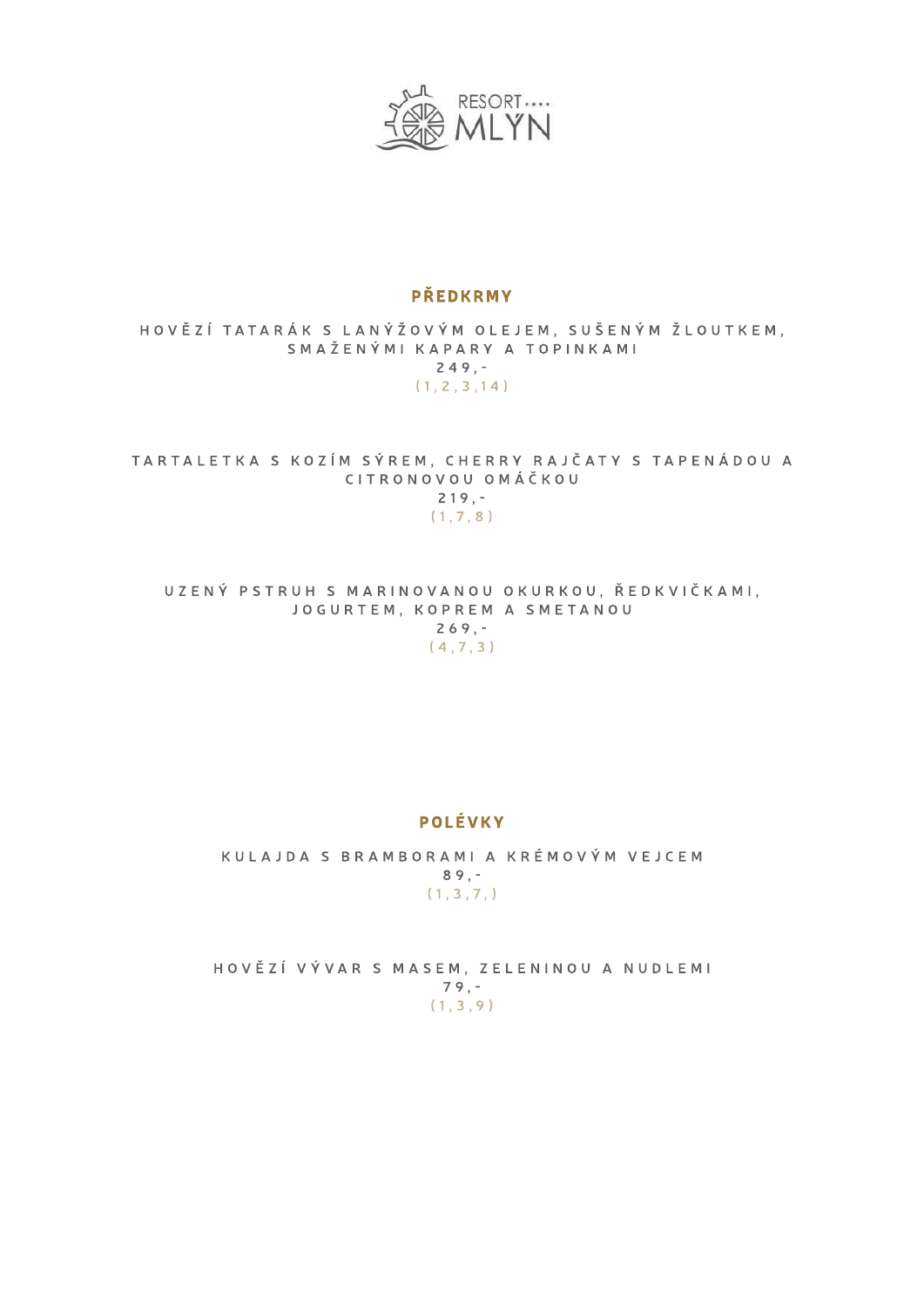

### HLAVNÍJÍDLA

#### **GRILOVANÝ FILET Z CANDÁTA S RYBÍBUJABÉZOU,CHŘESTEM,BROKOLICÍ, KVĚTÁKEM A ESTRAGONOVOU MAJONÉZOU 429,- (3,4)**

**PRSO Z PERLIČKY VE SLANINĚ S KAŠTANOVÝM PYRÉ,DÝŇOVOU POLENTOU, NAKLÁDANOU DÝNÍA SLANINOVOU OMÁČKOU 419,-**

**(1,7,8)**

#### **JELENÍKÝTA NA SMETANĚ S MACEROVANOU HRUŠKOU A KARLOVARSKÝM KNEDLÍKEM 369,- (1,3,7,9,10)**

**HOVĚZÍBIFTEK Z FARMY ZÁHORA S GRATINOVANÝMIBRAMBORAMI, KVĚTÁKOVÝM PYRÉ,PEČENÝM KVĚTÁKEM A PEPŘOVOU OMÁČKOU 649,- (1,3,7)**

**TELECÍLÍČKO NA VÍNĚ S BRAMBOROVOU KAŠÍ,PASTINÁKEM V SENĚ A RESTOVANÝMIHNĚDÝMIŽAMPIONY 409,- (1,7,9)**

**PANENKA V CHORIZO KRUSTĚ S BRAMBOROVÝMIKROKETY S PARMAZÁNEM, KAPUSTOU,ŘEDKVIČKAMIA HOUBOVOU OMÁČKOU 399,-**

**(1,3,7,10)**

**VEPŘOVÝ BOK NA JABLKÁCH S BRAMBOROVÝMILOKŠI,KARAMELIZOVANÝM ZELÍM,ŠALOTKAMIV OCTĚ A JABLKEM V KŘENU 389,- (1,3,)**

**RAVIOLY PLNĚNÉ RICOTTOU A ŠPENÁTEM,HRÁŠKOVOU OMÁČKOU, CHŘESTEM,BROKOLICÍA PRAŽENÝMIMANDLEMI 339,- (1,3,7,8,)**

**KUŘECÍŘÍZEK S BRAMBOROVOU KAŠÍ,CITRONEM A CORNICHONS OKURKAMI 239,- (1,3,7)**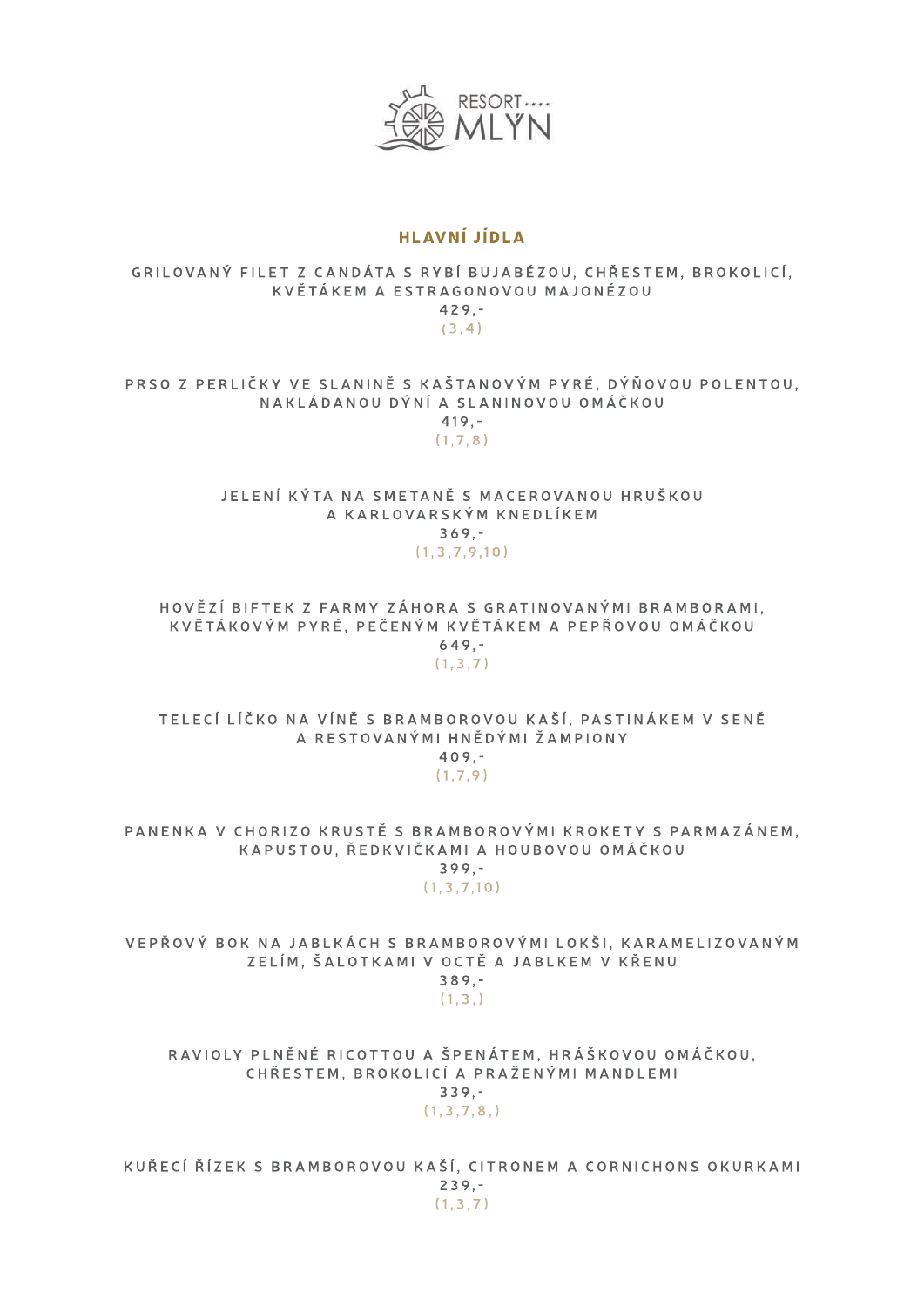

#### DEZERTY

#### **VANILKOVÝ KNEDLÍČEK S JAHODOVOU OMÁČKOU A CITRONOVÝM CRÈME FRAÎCHE 139,- (1,3,7,8)**

**ČOKOLÁDOVÝ FONDÁN S MARACUJOVOU OMÁČKOU A ČOKOOPLATKOU 149,- (1,3,7,8)**

**PISTÁCIOVÝ DORTÍK S ČOKOLÁDOVOU HLÍNOU,BORŮVKOVÝM GELEM A MALINOVOU ESPUMOU 159,- (1,3,7)**

## KPIVUA VÍNU

**DOMÁCÍCHIPSY S ČESNEKOVÝM DIPEM 129,- (7)**

**VARIACE SÝRŮ COULIS Z MANGA A YUZU 559,- (3,7,8)**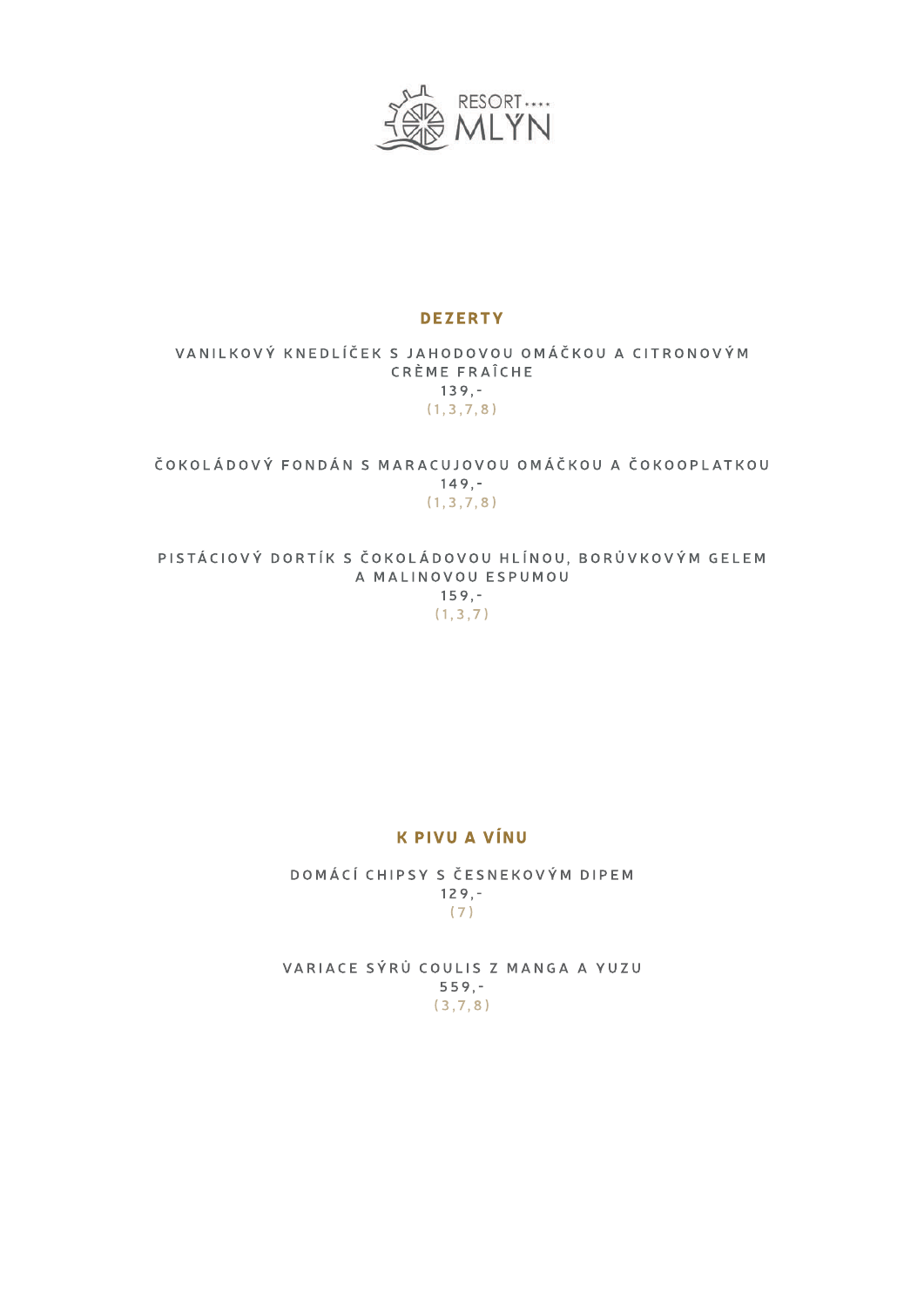

# NEALKOHOLICKÉ NÁPOJE

| 0.33L COCA-COLA                                   | 45,     |
|---------------------------------------------------|---------|
| 0,33L COCA-COLA LIGHT                             | $45, -$ |
| 0,25L KINLEY TONIC WATER, GINGER ALE, BITTER ROSE | $45, -$ |
| 0,25L FANTA                                       | $40, -$ |
| 0,25L SPRITE                                      | $40, -$ |
| 0,2L DŽUS GRANINI (RŮZNÉ DRUHY)                   | $45, -$ |
| 0,33L MATTONI (JEMNĚ PERLIVÁ, PERLIVÁ)            | $42, -$ |
| 0,33L AQUILA NEPERLIVÁ                            | $42, -$ |
| 0.25L RED BULL                                    | $60, -$ |
| 0,75L MATTONI PERLIVÁ                             | $75, -$ |
| 0,75L AQUILA NEPERLIVÁ                            | $75, -$ |
| 0,4L DOMÁCÍ LIMONÁDA                              | $55, -$ |
| 1 L KARAFA S CITRUSY                              | $45, -$ |
| 0.5L KARAFA S CITRUSY                             | $25, -$ |

# TEPLÉ NÁPOJE

| ČAJ (ZELENÝ, ČERNÝ, OVOCNÝ)     | $43, -$ |
|---------------------------------|---------|
| ČAJ ZÁZVOROVÝ, MÁTOVÝ (ČERSTVÝ) | $55, -$ |
| <b>ESPRESSO</b>                 | $49, -$ |
| LATTE MACCHIATO                 | $69, -$ |
| CAPPUCCINO                      | $65, -$ |
| VÍDEŇSKÁ KÁVA                   | $60, -$ |
| TURECKÁ KÁVA                    | $50, -$ |
| HORKÁ ČOKOLÁDA                  | $55, -$ |
| HORKÁ GRIOTKA                   | $65, -$ |
| <b>GROG S CITRONEM</b>          | $65, -$ |
| SVAŘENÉ VÍNO                    | $80, -$ |

# LEDOVÉ KÁVY

| <b>AFFOGATO</b>  | 75.- |
|------------------|------|
| CAPPUCINO FREDDO | 60.- |
| ESPRESSO FREDDO  | 55.- |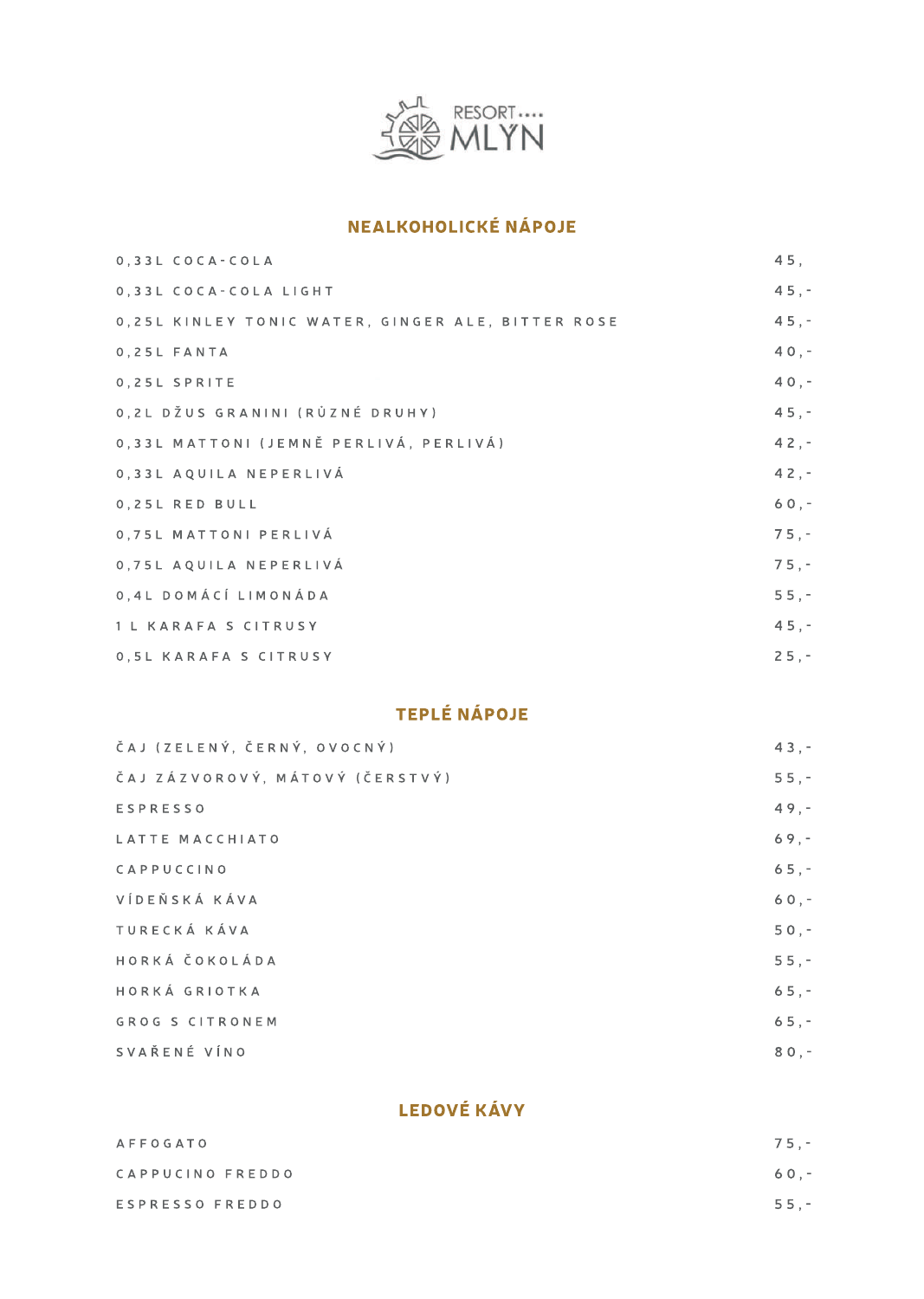

### PIVO

| 0,5L PILSNER URQUELL 12°   | $69. -$ |
|----------------------------|---------|
| 0, 3L PILSNER URQUELL 12°  | $49. -$ |
| 0,5L STAROPRAMEN 11°       | $49, -$ |
| 0.3L STAROPRAMEN 11°       | $32, -$ |
| 0,5L OBORA 12°             | $65, -$ |
| 0,3L OBORA 12°             | $42. -$ |
| 0,5L BIRELL POMELO         | $55, -$ |
| 0.3L BIRELL POMELO         | $42, -$ |
| 0,5L BIRELL SVĚTLÝ - LAHEV | $45. -$ |

### APERITIVY

| 0,1L CINZANO (BIANCO, ROSSO, EXTRA DRY) | $69. -$ |
|-----------------------------------------|---------|
| 0.1L PROSECCO                           | $79. -$ |
| 0.04L APEROL                            | $65. -$ |
| 0.04L CAMPARI BITTER                    | $69. -$ |
| 0,04L PORTO SANDEMAN                    | $65. -$ |
| 0,04L LIMONCELLO                        | $80. -$ |

# MÍCHANÉ NÁPOJE

| ESPRESSO MARTINI                 | $150, -$ |
|----------------------------------|----------|
| AMARO SPRITZ                     | $129, -$ |
| APEROL SPRITZ                    | $130,-$  |
| MLÝN SPRITZ                      | $110, -$ |
| TEQUILA SUNRISE                  | $140, -$ |
| CUBA LIBRE                       | $115, -$ |
| MOJITO                           | $140, -$ |
| BEEFEATER GIN AND TONIC          | $120, -$ |
| LARIOS GIN AND TONIC             | $130,-$  |
| HENNESSY GIN AND TONIC           | $140. -$ |
| GORDON'S PINK GIN AND PINK TONIC | $150. -$ |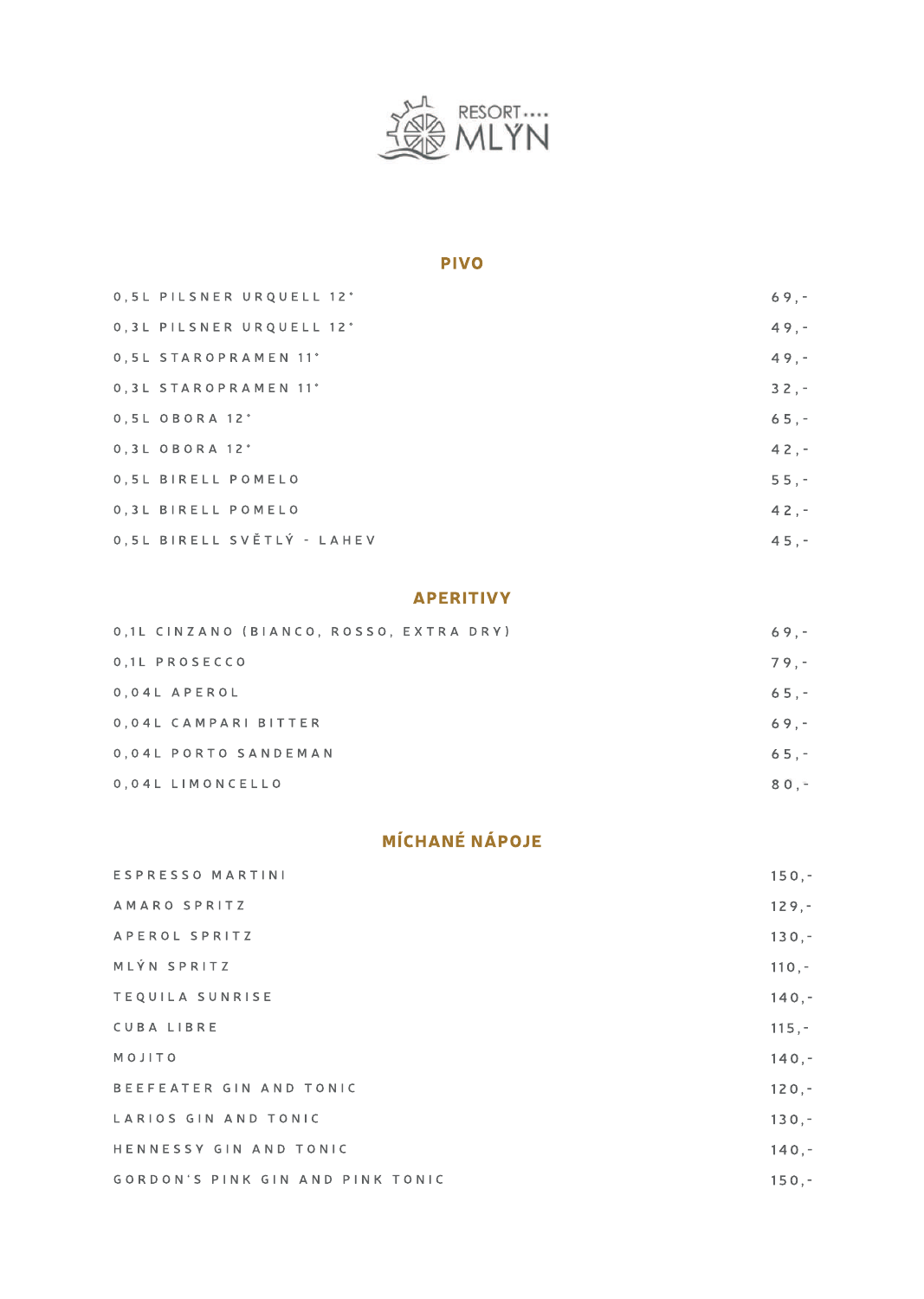

# LIKÉRY

| 0.04L MALIBU  |                           | $60, -$ |
|---------------|---------------------------|---------|
|               | 0.04L BERENTZEN JABLKO    | $55, -$ |
| 0,04L BAILEYS |                           | $65, -$ |
|               | 0.04L BECHEROVKA          | $60, -$ |
|               | 0.04L BECHEROVKA LEMOND   | $60, -$ |
|               | 0,04L FERNET STOCK        | $59. -$ |
|               | 0.04L FERNET STOCK CITRUS | $59, -$ |
|               | 0.04L JAGERMEISTER        | $65, -$ |
|               | 0,04L PEPRMINTOVÝ LIKÉR   | $45, -$ |
| 0,04L GRIOTTE |                           | $45, -$ |
|               | 0,04L VAJEČNÝ KOŇAK       | $45, -$ |
|               | 0,04L AMARO TOSOLINI      | $85, -$ |
|               | 0,04L TOSOLINI EXPRÉ      | $70, -$ |

### **RUM**

| 0.04L LEGENDARIO               | $110 - -$ |
|--------------------------------|-----------|
| 0,04L DIPLOMATICO              | $160 -$   |
| 0,04L HAVANA CLUB 3Y.O.        | 70.7      |
| 0.04L CAPTAIN MORGAN           | 60.7      |
| 0,04L ZACAPA 23 Y.O.           | 160.7     |
| 0,04L BOŽKOV REPUBLICA RESERVE | 80.7      |
| 0.04L PAMPERO ANIVERSARIO      | $140. -$  |

## **COGNAC**

| 0.04L HENNESSY             | $140 -$ |
|----------------------------|---------|
| 0,04L RÉMY MARTIN V.S.O.P. | 180.-   |
| 0.04L MARTELL V.S.O.P.     | $170 -$ |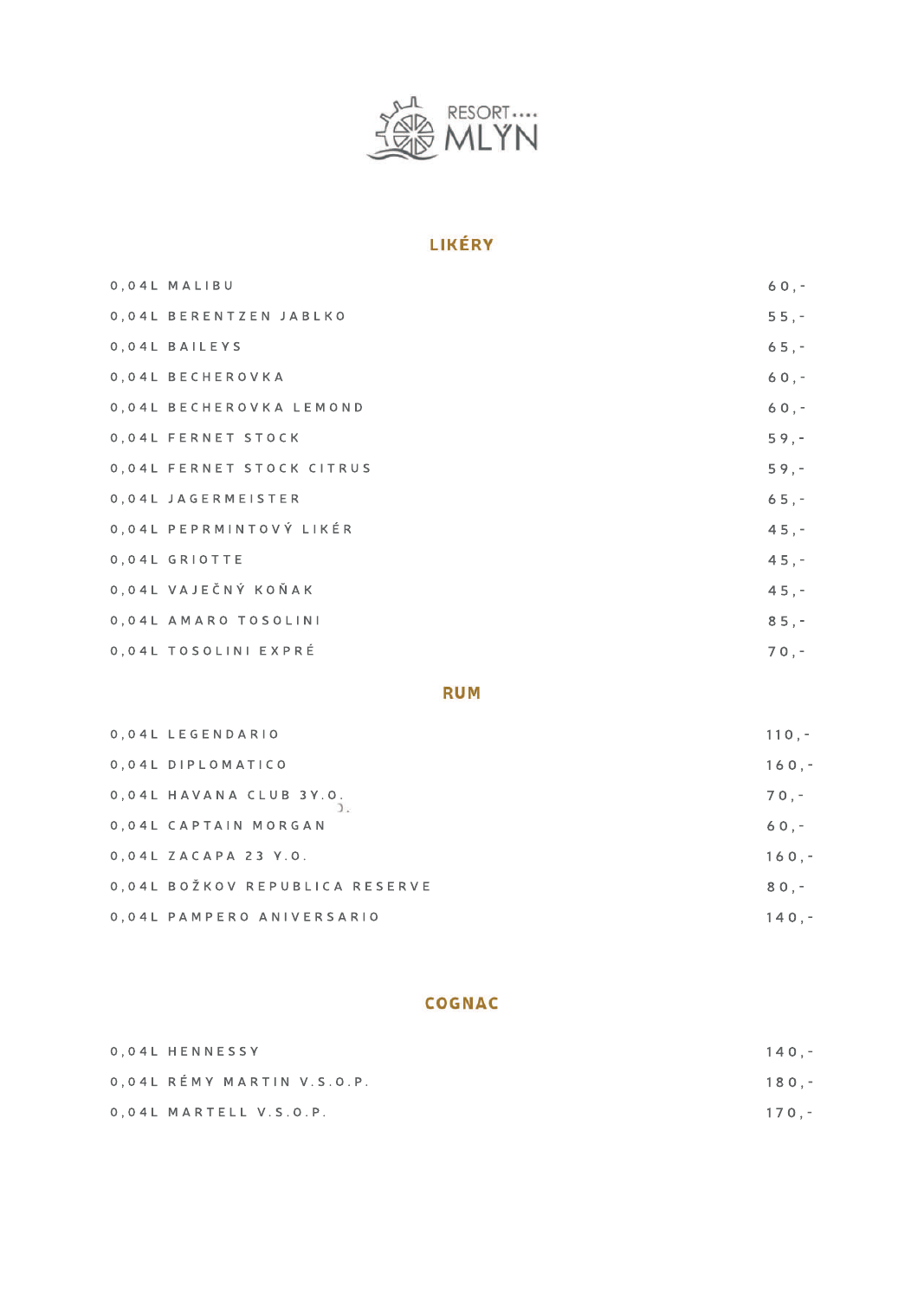

#### **WHISKY**

| 0.04L JACK DANIELS                    | $90. -$  |
|---------------------------------------|----------|
| 0,04L JACK DANIELS HONEY              | 90.7     |
| 0,04L JOHNNIE WALKER RED LABEL        | $85, -$  |
| 0.04L DOUBLINER IRISH WHISKEY LUQUERE | $95. -$  |
| 0.04L JIM BEAM BLACK                  | $140, -$ |
| 0.04L JAMESON                         | $80. -$  |
| 0.04L TULLAMORE DEW                   | 90.7     |
| 0.04L GLENFIDDICH SINGLE MALT 12Y.0   | 160.7    |
| 0.04L CHIVAS REGAL 12 Y.O             | $160. -$ |

## **OSTATNÍ**

| 0,04L ABSOLUT VODKA                 | 70.7     |
|-------------------------------------|----------|
| 0.04L FINLANDIA VODKA               | $70, -$  |
| 0,04L SMIRNOFF BLACK VODKA          | $80, -$  |
| 0.04L GORDONS PINK GIN              | 70.7     |
| 0.04L LARION 12* GIN                | $85, -$  |
| 0.04L HENDRICKS GIN                 | $90, -$  |
| 0,04L BEEFEATER GIN                 | 70.7     |
| $0.04L$ METAXA 7*                   | $90. -$  |
| $0,04L$ METAXA 12*                  | $180, -$ |
| 0,04L TEQUILA OLMECA (SILVER, GOLD) | $95. -$  |
| 0,04L SLIVOVICE RUDOLF JELÍNEK      | $75. -$  |
| 0,04L GRAPPA SIBONA (CHARDONNAY)    | $149. -$ |